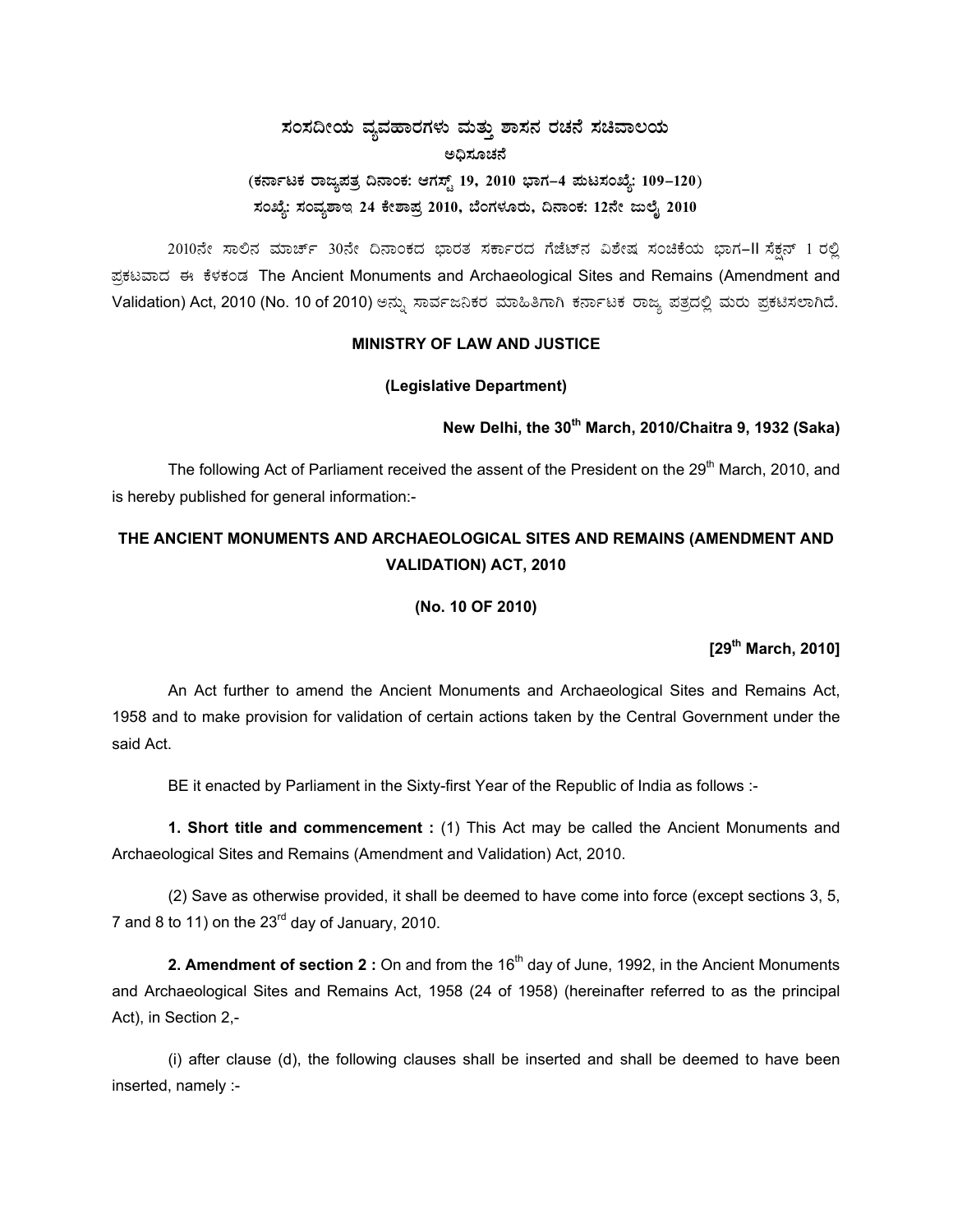'(da) "Authority" means the National Monuments Authority constituted under section 20F;

(db) "competent authority" means an officer not below the rank of Director of archaeology or Commissioner of archaeology of the Central or State Government or equivalent rank, specified, by notification in the Official Gazette, as the competent authority by the Central Government to perform functions under this Act:

Provided that the Central Government may, by notification in the Official Gazette, specify different competent authorities for the purpose of sections 20C, 20D and 20E;

(dc) "construction" means any erection of a structure or a building, including any addition or extension thereto either vertically or horizontally, but does not include any re-construction, repair and renovation of an existing structure or building, or construction, maintenance and cleansing of drains and drainage works and of public latrines, urinals and similar conveniences, or the construction and maintenance of works meant for providing supply of water for public, or, the construction or maintenance, extension, management for supply and distribution of electricity to the public or provision for similar facilities for public;'

(ii) after clause (h), the following clause shall be inserted and shall be deemed to have been inserted, namely :-

`(ha) "prohibited area" means any area specified or declared to be a prohibited area under section 20A;'

(iii) after clause (i), the following clauses shall be inserted and shall be deemed to have been inserted, namely:-

`(k) "re-construction" means any erection of a structure or building to its pre-existing structure, having the same horizontal and vertical limits;

(l) "regulated area "means any area specified or declared under section 20B;

(m) "repair and renovation" means alterations to a pre-existing structure or building, but shall not include construction or re-construction;'.

**3. Insertion of new section 4A. :** After section 4 of the principal Act, the following section shall be inserted, namely :-

**"4A. Categorisation and classification in respect of ancient monuments or archaeological sites and remains declared as of national importance under sections 3 and 4 :** (1) The Central Government shall, on the recommendation of the Authority, prescribe categories in respect of ancient monuments or archaeological sites and remains declared as of national importance under sections 3 and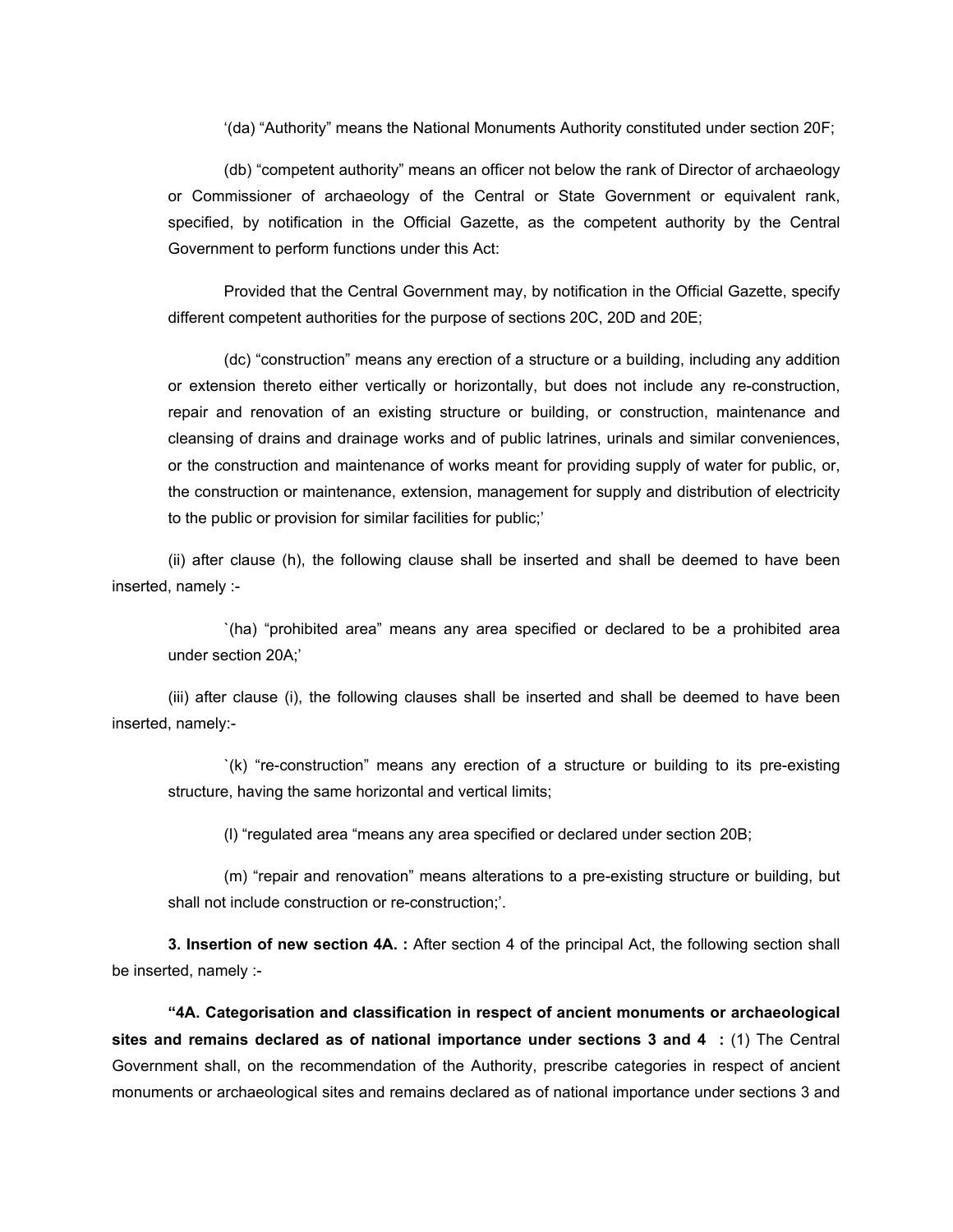4, and while prescribing such categories it shall have regard to the historical, archaeological and architectural value and such other factors as may be relevant for the purpose of such categorisation.

(2) The Central Government shall, on the recommendation of the Authority, classify all the ancient monuments or archaeological sites and remains declared as of national importance under sections 3 and 4, in accordance with the categories prescribed under sub-section (1) and thereafter make the same available to the public and exhibit the same on its website and also in such other manner as it may deem fit."

**4. Insertion of new section 20A** : On and from the 16<sup>th</sup> day of June, 1992, after section 20 of the principal Act, the following section shall be inserted and shall be deemed to have been inserted, namely:-

#### **"PROHIBITED AND REGULATED AREAS**

**20A. Declaration of prohibited area and carrying out public work or other works in prohibited area :** Every area, beginning at the limit of the protected area or the protected monument, as the case may be, and extending to a distance of one hundred metres in all directions shall be the prohibited area in respect of such protected area or protected monument:

Provided that the Central Government may, on the recommendation of the Authority, by notification in the Official Gazette, specify an area more than one hundred metres to be the prohibited area having regard to the classification of any protected monument or protected area, as the case may be, under section 4A.

(2) Save as otherwise provided in section 20C, no person, other than an archaeological officer, shall carry out any construction in any prohibited area.

(3) In a case where the Central Government or the Director-General, as the case may be, is satisfied that-

(a) it is necessary or expedient for carrying out such public work or any project essential to the public; or

(b) such other work or project, in its opinion, shall not have any substantial adverse impact on the preservation, safety, security of, or, access to, the monument or its immediate surrounding,

it or he may, notwithstanding anything contained in sub-section (2), in exceptional cases and having regard to the public interest, by order and for reasons to be recorded in writing, permit, such public work or project essential to the public or other constructions, to be carried out in a prohibited area: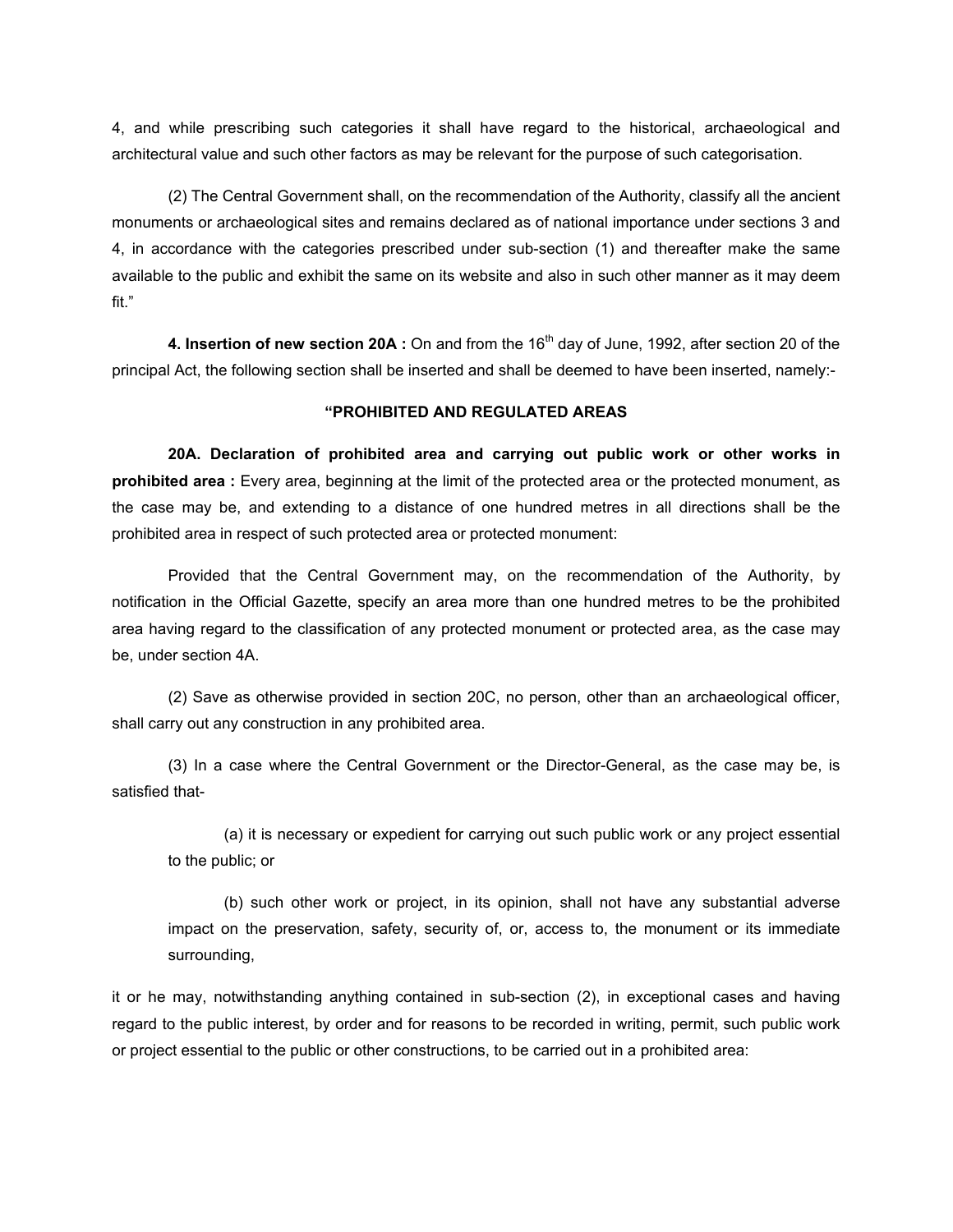Provided that any near any protected monument or its adjoining area declared, during the period beginning on or after the 16<sup>th</sup> day of June, 1992 but ending before the date on which the Ancient Monuments and Archaeological Sites and Remains (Amendment and Validation) Bill, 2010, receives the assent of the President, as a prohibited area in respect of such protected monument, shall be deemed to be the prohibited area declared in respect of that protected monument in accordance with the provisions of this Act and any permission or licence granted by the Central Government or the Director-General, as the case may be, for the construction within the prohibited area on the basis of the recommendation of the Expert Advisory Committee, shall be deemed to have been validly granted in accordance with the provisions of this Act, as if this section had been in force at all material times:

Provided further that nothing contained in the first proviso shall apply to any permission granted, subsequent to the completion of construction or re-construction of any building or structure in any prohibited area in pursuance of the notification of the Government of India in the Department of Culture (Archaeological Survey of India) number S.O. 1764, dated the  $16<sup>th</sup>$  June, 1992 issued under rule 34 of the Ancient Monuments and Archaeological Sites and Remains Rules, 1959, or, without having obtained the recommendations of the Committee constituted in pursuance of the order of the Government of India number 24/22/2006-M, dated the  $20<sup>th</sup>$  July, 2006 (subsequently referred to as the Expert Advisory Committee in orders dated the  $27<sup>th</sup>$  August; 2008 and the  $5<sup>th</sup>$  May, 2009)."

**5. Amendment of section 20A :** In section 20A of the principal Act (as so inserted by section 4 of this Act), after sub-section (3), the following sub-section shall be inserted, namely:-

"(4) No permission, referred to in sub-section (3), including carrying out any public work or project essential to the public or other constructions, shall be granted in any prohibited area on and after the date on which the Ancient Monuments and Archaeological Sites and Remains (Amendment and Validation) Bill, 2010 receives the assent of the President".

**6. Insertion of new section 20B** : On and from the 16<sup>th</sup> day of June, 1992, after section 20A of the principal Act, the following section shall be inserted and shall be deemed to have been inserted, namely :-

 **"20-B. Declaration of regulated area in respect of every protected monument :** Every area, beginning at the limit of prohibited area in respect of every ancient monument and archaeological site and remains, declared as of national importance under sections 3 and 4 and extending to a distance of two hundred metres in all directions shall be the regulated area in respect of every ancient monument and archaeological site and remains:

Provided that the Central Government may, by notification in the Official Gazette, specify an area more than two hundred metres to be the regulated area having regard to the classification of any protected monument or protected area, as the case may be, under section 4A: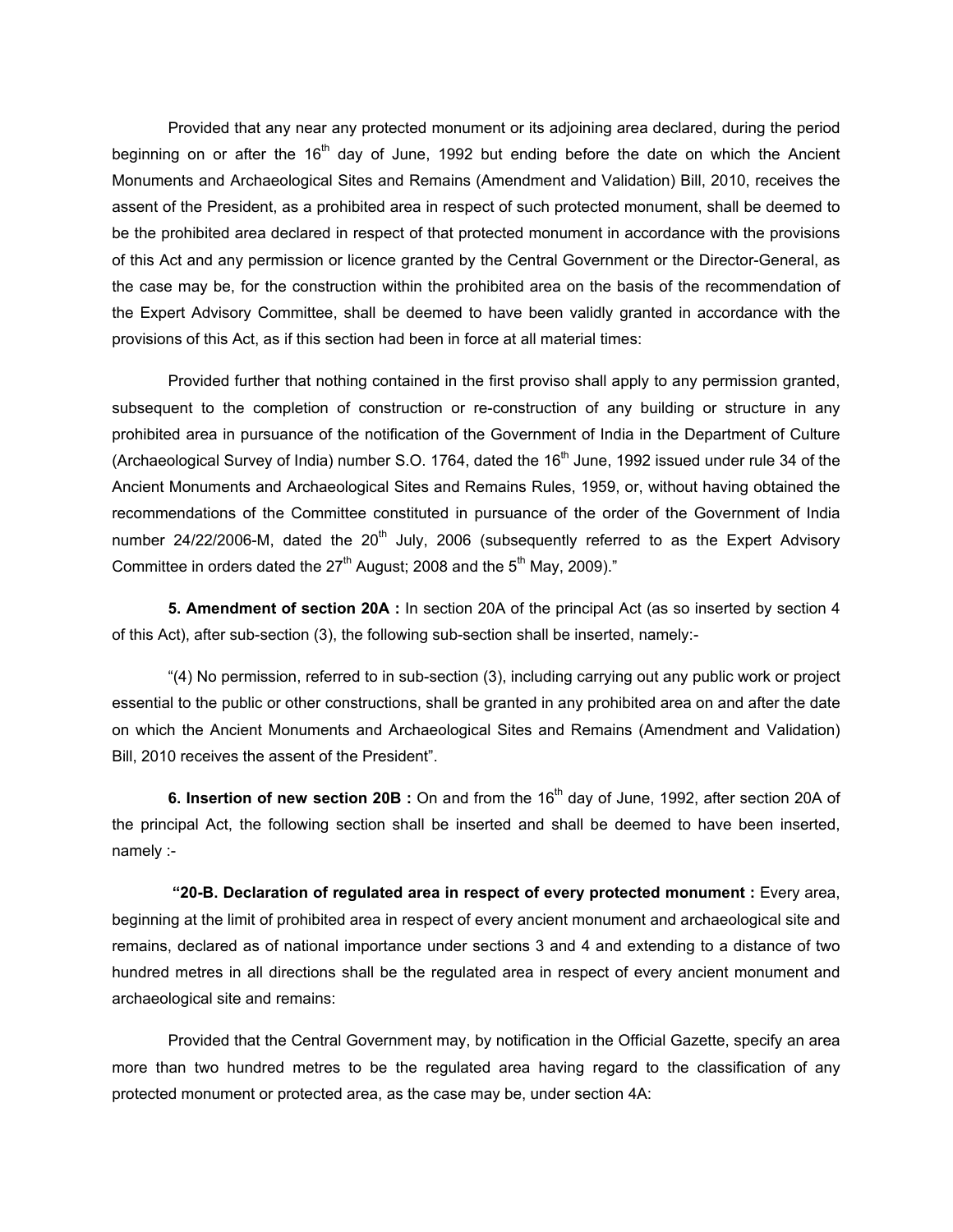Provided further that any area near any protected monument or its adjoining area declared, during the period beginning on or after the  $16<sup>th</sup>$  day of June, 1992 but ending before the date on which the Ancient Monuments and Archaeological Sites and Remains (Amendment and Validation) Bill, 2010, receives the assent of the President, as a regulated area in respect of such protected monument, shall be deemed to be the regulated area declared in respect of that protected monument in accordance with the provisions of this Act and any permission or licence granted for construction in such regulated area shall, be deemed to have been validly granted in accordance with the provisions of this Act, as if this section had been in force at all material times".

**7. Insertion of new sections 20C, 20D, 20E, 20F, 20G, 20H, 20-I,20J, 20K, 20L, 20M, 20N, 20- O, 20Pand 20Q :** After Section 20B of the principal Act (as so inserted by section 6 of this Act) the following sections shall be inserted, namely :-

**'20-C. Application for repair or renovation in prohibited area, or construction or reconstruction or repair or renovation in regulated area :** (1) Any person, who owns any building or structure, which existed in a prohibited area before the  $16<sup>th</sup>$  day of June, 1992, or, which had been subsequently constructed with the approval of the Director-General and desires to carry out any repair or renovation of such building or structure, may make an application to the competent authority for carrying out such repair or renovation, as the case may be.

(2) Any person, who owns or possesses any building or structure or land in any regulated area, and desires to carry out any construction or re-construction or repair or renovation of such building or structure on such land, as the case may be, may make an application to the competent authority for carrying out construction or re-construction or repair or renovation, as the case may be.

#### **GRANT OF PERMISSION BY COMPETENT AUTHORITY**

**20-D. Grant of permission by competent authority within regulated area :** (1) Every application for grant of permission under section 20C of this Act shall be made to the competent authority in such manner as may be prescribed.

(2) The competent authority shall, within fifteen days of the receipt of the application, forward the same to the Authority to consider and intimate impact of such construction (including the impact of largescale development project, public project and project essential to the public) having regard to the heritage bye-laws relating to the concerned protected monument or protected area, as the case may be:

Provided that the Central Government may prescribe the category of applications in respect of which the permission may be granted under this sub-section and the application which shall be referred to the Authority for its recommendations.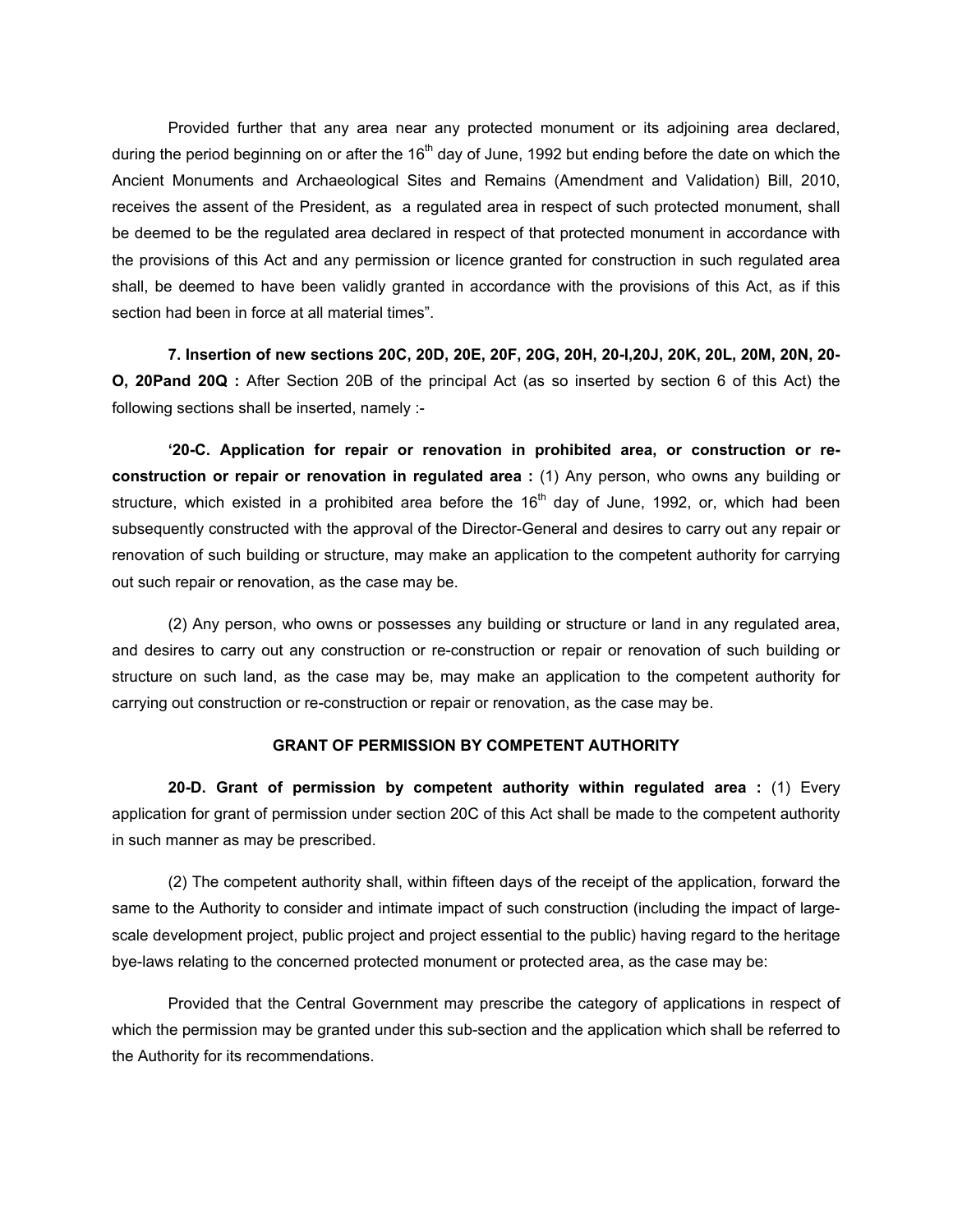(3) The Authority shall, within two months from the date of receipt of application under subsection (2), intimate to the competent authority impact of such construction (including the impact of largescale development project, public project and project essential to the public).

(4) The competent authority shall, within one month of the receipt of intimation from the Authority under sub-section (3), either grant permission or refuse the same as so recommended by the Authority.

(5) The recommendations of the Authority shall be final.

(6) In case the competent authority refuses to grant permission under this section, it shall, by order in writing, after giving an opportunity to the concerned person, intimate such refusal within three months from the date of receipt of the application to the applicant, the Central Government and the Authority.

(7) If the competent authority, after grant of the permission under sub-section (4) and during the carrying out of the repair or renovation work or re-construction of building or construction referred to in that sub-section, is of the opinion (on the basis of material in his possession or otherwise) that such repair or renovation work or re-construction of building or construction is likely to have an adverse impact on the preservation, safety, security or access to the monument considerably, it may refer the same to the Authority for its recommendations and if so recommended, withdraw the permission granted under subsection (4) if so required.

Provided that the competent authority may, in exceptional cases, with the approval of the Authority grant permission to the applicant referred to in sub-section (2) of section 20C until the heritage bye-laws have been prepared under sub-section (1) of section 20E and published under sub-section (7) of that section.

(8) The Central Government, or the Director-General, as the case may be, shall exhibit, on their website, all the permissions granted or refused under this Act.

**20-E. Heritage bye-laws :** (1) The competent authority, in consultation with Indian National Trust for Arts and Cultural Heritage, being a trust registered under the Indian Trusts Act, 1882 (2 of 1882.), or such other expert heritage bodies as may be notified by the Central Government, shall prepare heritage bye-laws in respect of each protected monument and protected area.

(2) The heritage bye-laws referred to in sub-section (1) shall, in addition to such matters as may be prescribed, include matters relating to heritage controls such as elevations, facades, drainage systems, roads and service infrastructure (including electric poles, water and sewer pipelines).

(3) The Central Government shall, by rules, specify the manner of preparation of detailed site plans in respect of each protected area or protected monument or prohibited area or regulated area, the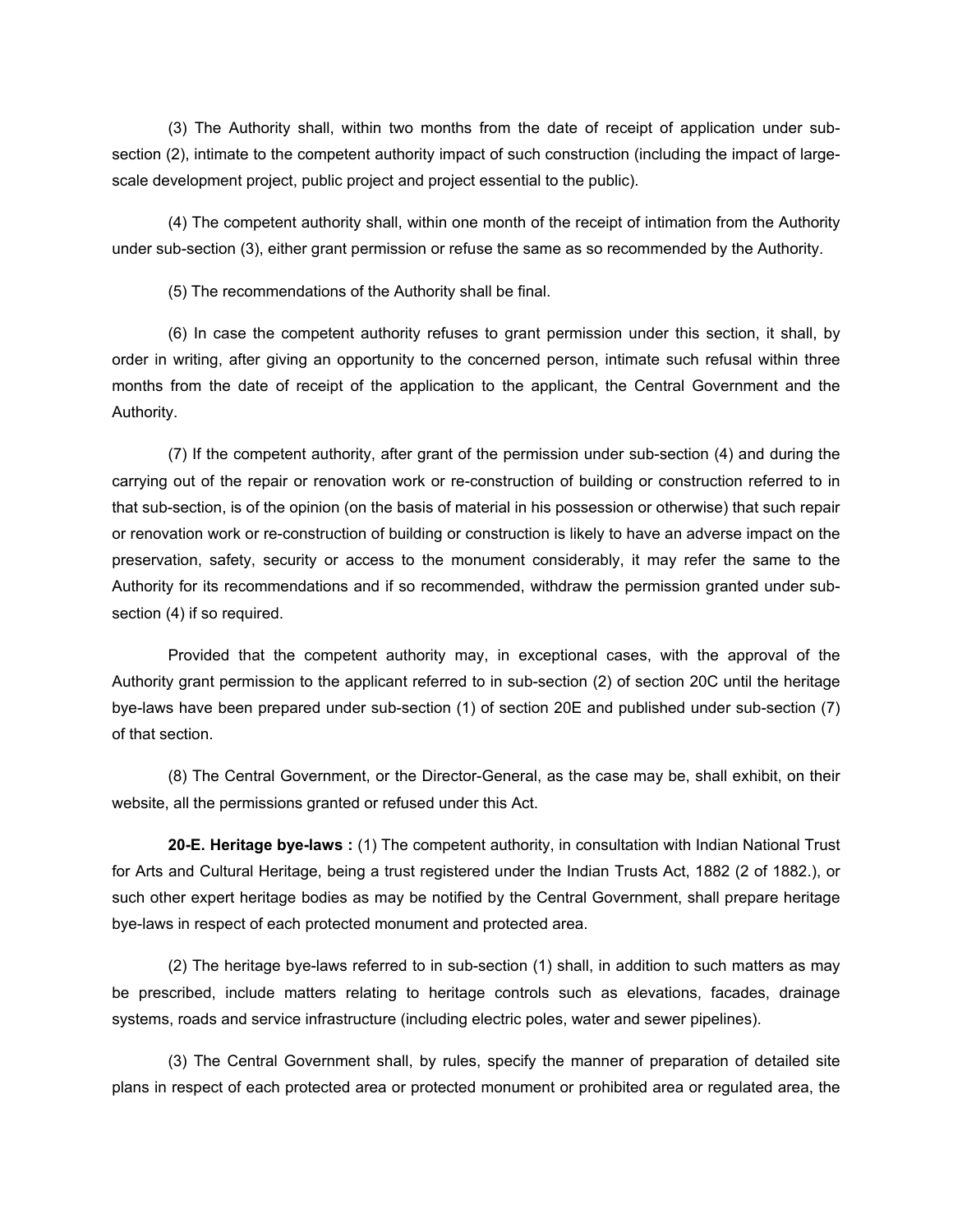time within which such heritage bye-laws shall be prepared and particulars to be included in each such heritage bye-laws.

(4) The competent authority for the purpose of preparation of detailed site plans and heritage byelaws may appoint such number of experts or consultants as it may deem fit.

(5) A copy of each of the heritage bye-laws prepared under sub-section (1) shall be forwarded to the Authority for its approval.

(6) A copy of the heritage bye-laws as approved by the Authority under sub-section (5) shall be laid before each House of Parliament.

(7) Each heritage bye-laws shall, be made available by the competent authority to the public, by exhibiting the same on its website and also in such other manner as it may deem fit, immediately after laying the same before each House of Parliament.

#### **NATIONAL MONUMENTS AUTHORITY**

**20-F. Constitution of National Monuments Authority :** (1) The Central Govrenment shall, by notification in the Official Gazette, constitute an Authority to be called as the National Monuments Authority.

(2) The Authority shall consists of, -

(a) a Chairperson, on whole-time basis, to be appointed by the President, having proven experience and expertise in the fields of archaeology, country and town planning, architecture, heritage, conservation-architecture or law;

(b) such number of members not exceeding five whole-time members and five part-time members to be appointed, on the recommendation of the Selection Committee referred to in section 20G, by the Central Government, having proven experience and expertise in the fields of archaeology, country and town planning, architecture, heritage, conservation-architecture or law;

(c) the Director-General as member, ex officio.

(3) The tenure of the whole-time Chairperson or every whole-time member and every part-time member, of the Authority shall be three years from the date on which he assumes office as such and shall not be eligible for re-appointment:

Provided that, save as otherwise provided in clause (c) of sub-sectoin (2), any person who has held any post in the Archaeological Survey of India or in the Ministry of Culture of the Government of India or a State Government or has not been found fit to be considered for being appointed to any such post shall, not be eligible to be appointed as the Chairperson or a member of the Authority: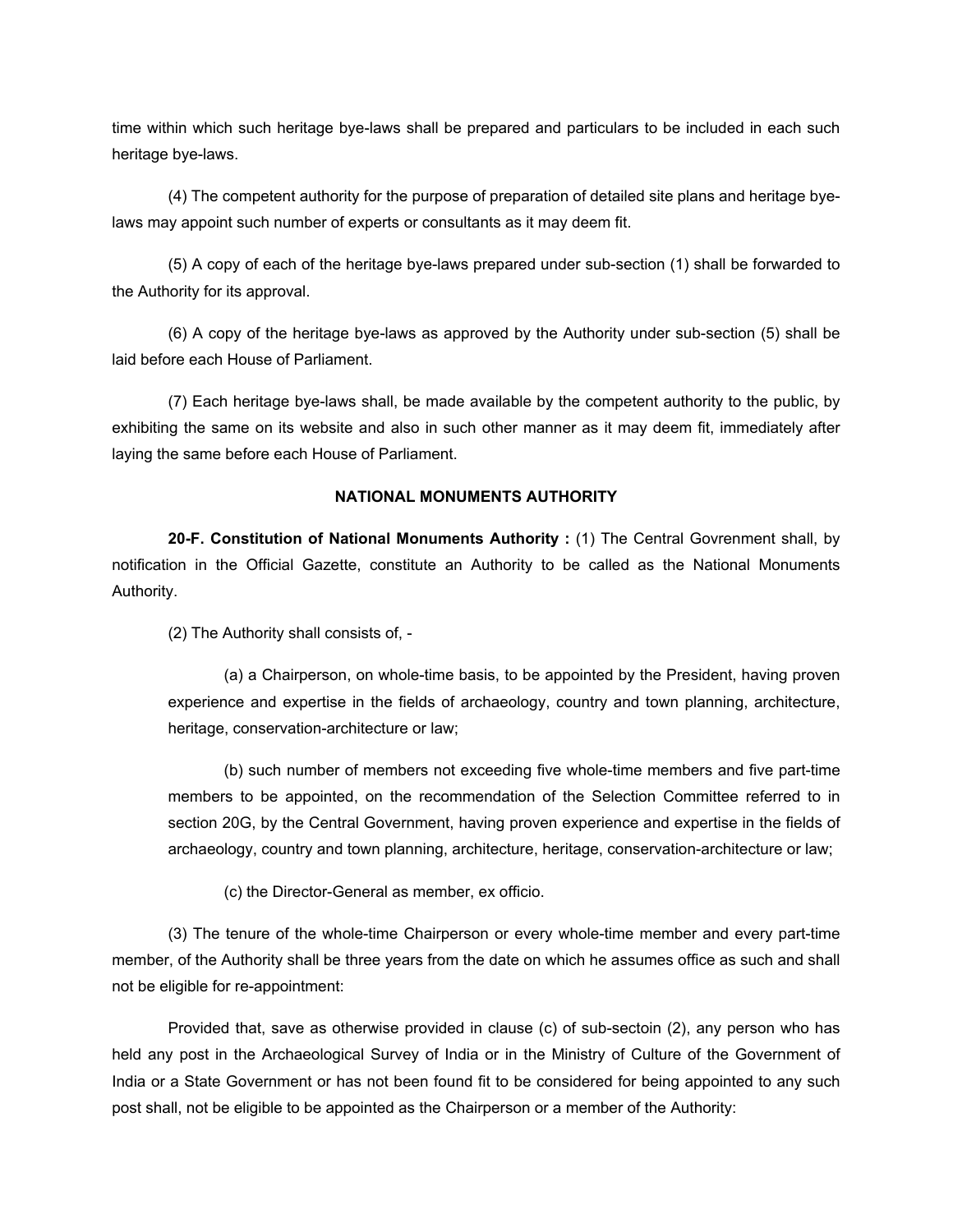Provided further that any person, who had either been granted a permission or licence or refused any such permission or refused grant of a licence or any person or any of his relative having any interest in a prohibited area or a regulated area shall not be eligible to be appointed as a Chairperson or member.

**Explanation.-** For the purposes of this section, "relative" means-

(i) spouse of the Chairperson or member of the Authority;

(ii) brother or sister of the Chairperson or member of the Authority;

(iii) brother or sister of the spouse of the Chairperson or member of the Authority;

(iv) brother or sister of either of the parents of the Chairperson or member of the Authority;

(v) any lineal ascendant or descendant of the Chairperson or member of the Authority;

(vi) any lineal ascendant or descendant of the spouse of the Chairperson or member of the Authority;

(vii) spouse of the person referred to in clauses (ii) to (vi);

(4) An officer, not below the rank of Joint Secretary to the Government of India, shall be the Member Secretary of the Authority.

(5) The Central Government shall provide such number of officers and other employees as may be necessary for discharge of functions by the Authority under this Act.

**20-G. Selection Committee for selection of members of Authority :** (1) Every whole-time member and every part-time member of the Authority shall be selected by a Selection Committee consisting of the following persons, namely :-

(a) Cabinet Secretary – Chairperson, ex officio;

(b) Secretary in the Ministry of Culture - member, ex officio;

(c) Secretary in the Ministry of Urban development – member, ex officio;

(d) three experts, having proven experience and expertise in the fields of archaeology, architecture, heritage or conservation-architecture to be nominated by the Central Government.

(2) The Selection Committee referred to in sub-section (1) shall regulate its own procedure for the purposes of selecting whole-time members and part-time members of the Authority.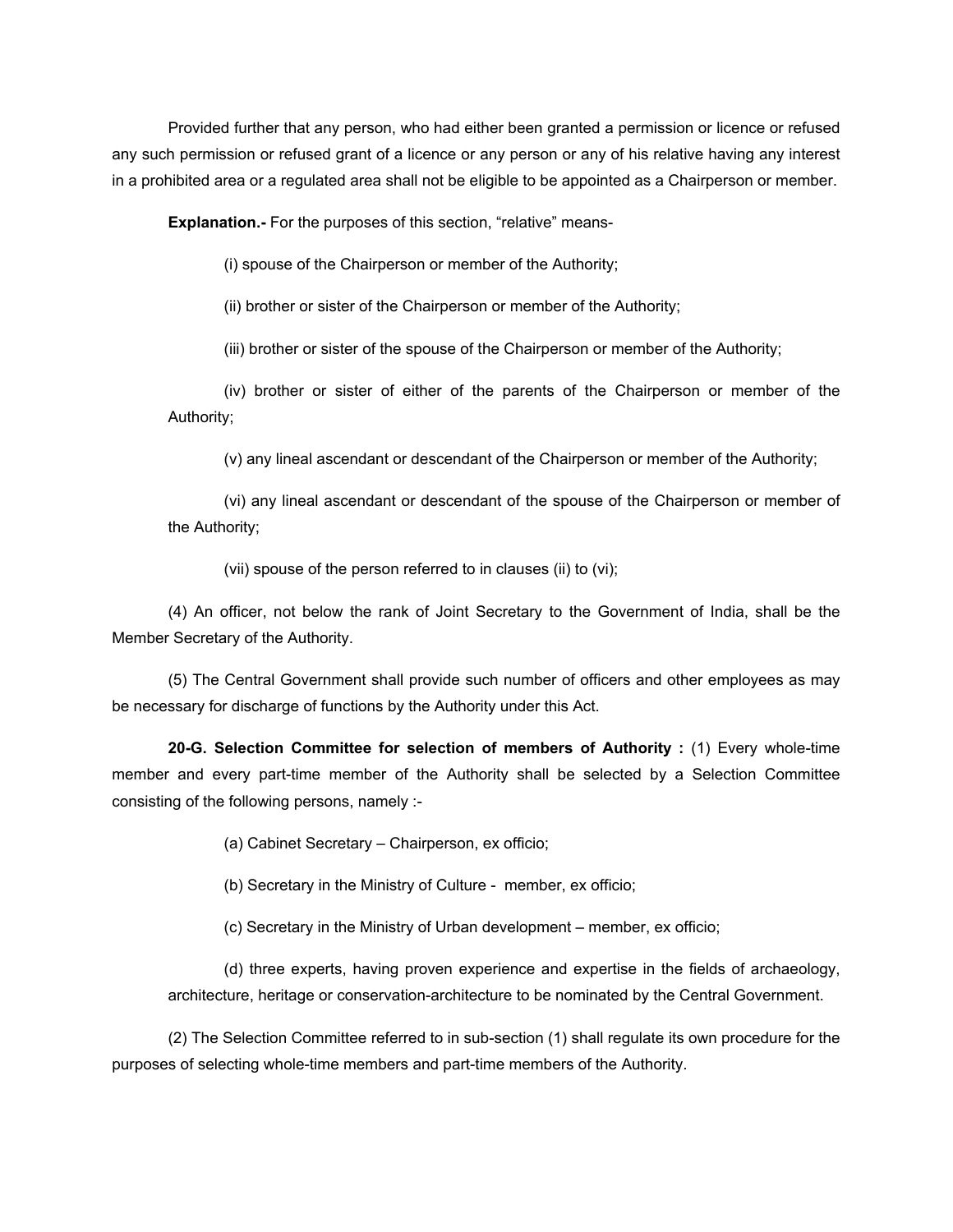**20-H. Salary, allowances and meetings of Authority :** (1) The salaries and allowances payable to the whole-time Chairperson and whole-time members, and the other terms and conditions of their service or fees or allowances payable to the part-time members, of the Authority shall be such as may be prescribed:

Provided that neither the salary and allowances not the other terms and conditions of service of the whole-time Chairperson and whole-time members shall be varied to their disadvantage after their appointment.

(2) The Authority shall regulate its own procedure for the purposes of holding its meetings (including quorum of such meetings) and granting permissions under this Act.

(3) All the decisions of the Authority shall be published in such manner as it may decide and also on its own website and on the website of the Central Government.

**20-I. Functions and powers of Authority :** (1) The Authority shall exercise or discharge the following powers or functions, namely:-

(a) make recommendations to the Central Government for grading and classifying protected monuments and protected areas declared as of national importance under sections 3 and 4, before the commencement of the Ancient Monuments and Archaeological Sites and Remains (Amendment and Validation) Act, 2010;

(b) make recommendations to the Central Government for grading and classifying protected monuments and protected areas which may be declared after the commencement of the Ancient Monuments and Archaeological Sites and Remains (Amendment and Validation) Act, 2010, as of national importance under section 4;

(c) oversee the working of the competent authorities;

(d) to suggest measures for implementation of the provisions of this Act;

(e) to consider the impact of large-scale development projects, including public projects and projects essential to the public which may be proposed in the regulated areas and make recommendations in respect thereof to the competent authority;

(f) to make recommendations to the competent authority for grant of permission.

(2) The Authority shall, for the purpose of discharging functions under this Act, have the same powers as are vested in a civil court under the Code of Civil Procedure, 1908 (5 of 1908), while trying a suit in respect of the following matters, namely:-

(a) summoning and enforcing the attendance of any person and examining him on oath;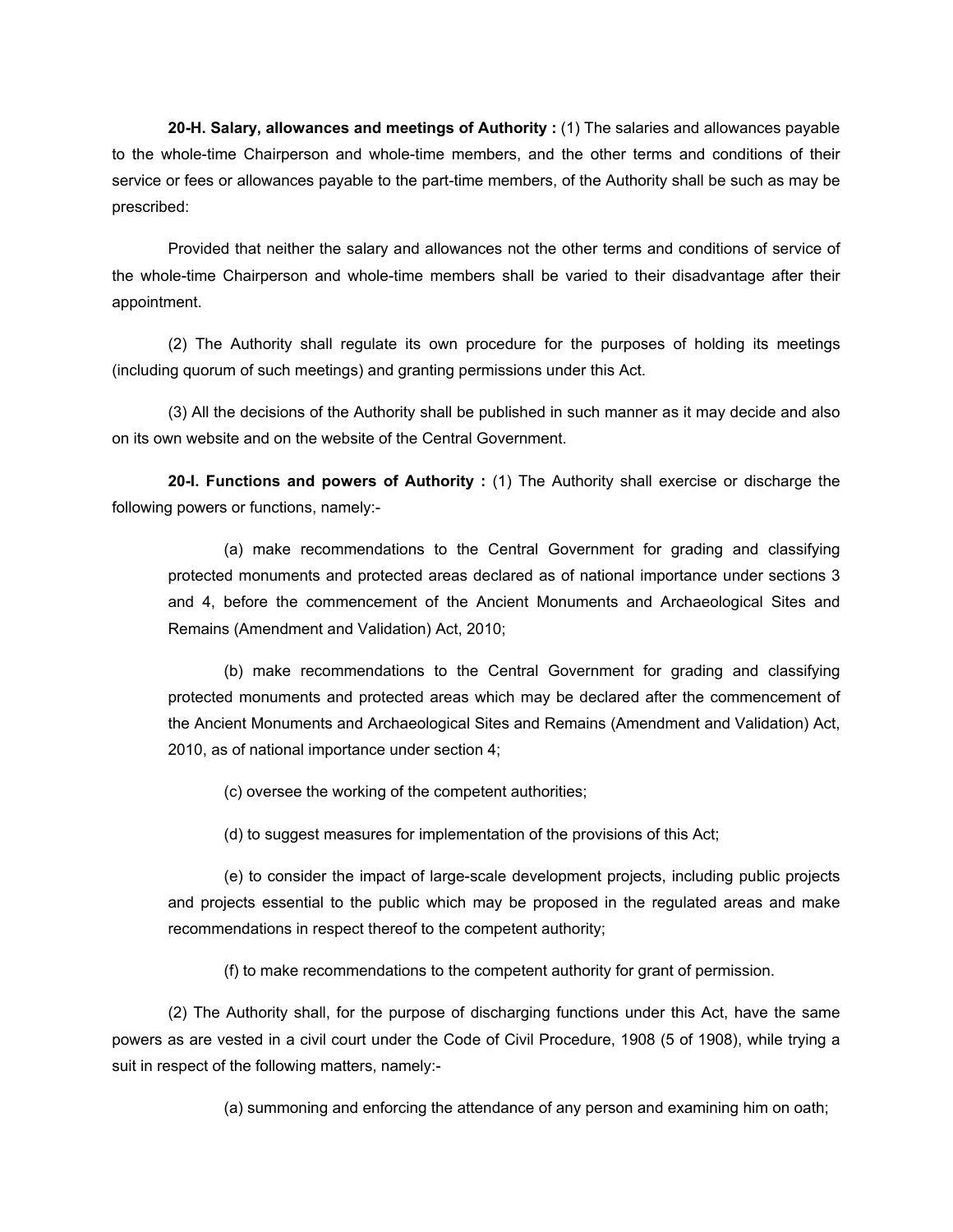(b) requiring the discovery and production of documents;

(c) any other matter which may be prescribed.

**20-J. Removal of Chairperson and members :** (1) Notwithstanding anything contained in subsection (3) of section 20F, the President in the case of the Chairperson and the Central Government in the case of whole-time member and part-time member may, by order, remove from office, the Chairperson or any such member of the Authority, if he-

(a) has been adjudged an insolvent; or

(b) has been convicted of an offence which, in the opinion of the Central Government, involves moral turpitude; or

(c) has become physically or mentally incapable of acting as Chairperson or member; or

(d) has acquired such financial or other interests as is likely to affect prejudicially his functions; or

(e) has so abused his position as to render his continuance in office prejudicial to the public interest.

(2) The Chairperson or any member of the Authority shall not be removed under clauses (d) and (e) of sub-section (1) unless he has been given a reasonable opportunity of being heard in the matter.

**20-K. Restriction on future employment by Chairperson and members :** On ceasing to hold office, the Chairperson or whole-time member of the Authority, as the case may be, shall, subject to the provisions of this Act, be ineligible, for a period of five years from the date on which they cease to hold office, for further employment (including as consultant or expert or otherwise) in any institution, agency or organisation of any nature mainly dealing with archaeology, country and town planning, architecture, heritage and conservation-architecture or whose matters had been before the Chairperson or such member.

**20-L. Power of Central Government to issue directions to Authority :** (1) Without prejudice to the foregoing provisions of this Act, the Authority shall, in exercise of its powers or the discharge of its functions under this Act, be bound by such directions on question of policey, other than those relating to technical and administrative matters, as the Central Government may give in writing to it from time to time:

Provided that the Authority shall, as far as practicable, be given an opportunity to express its views before any direction is given under this sub-section.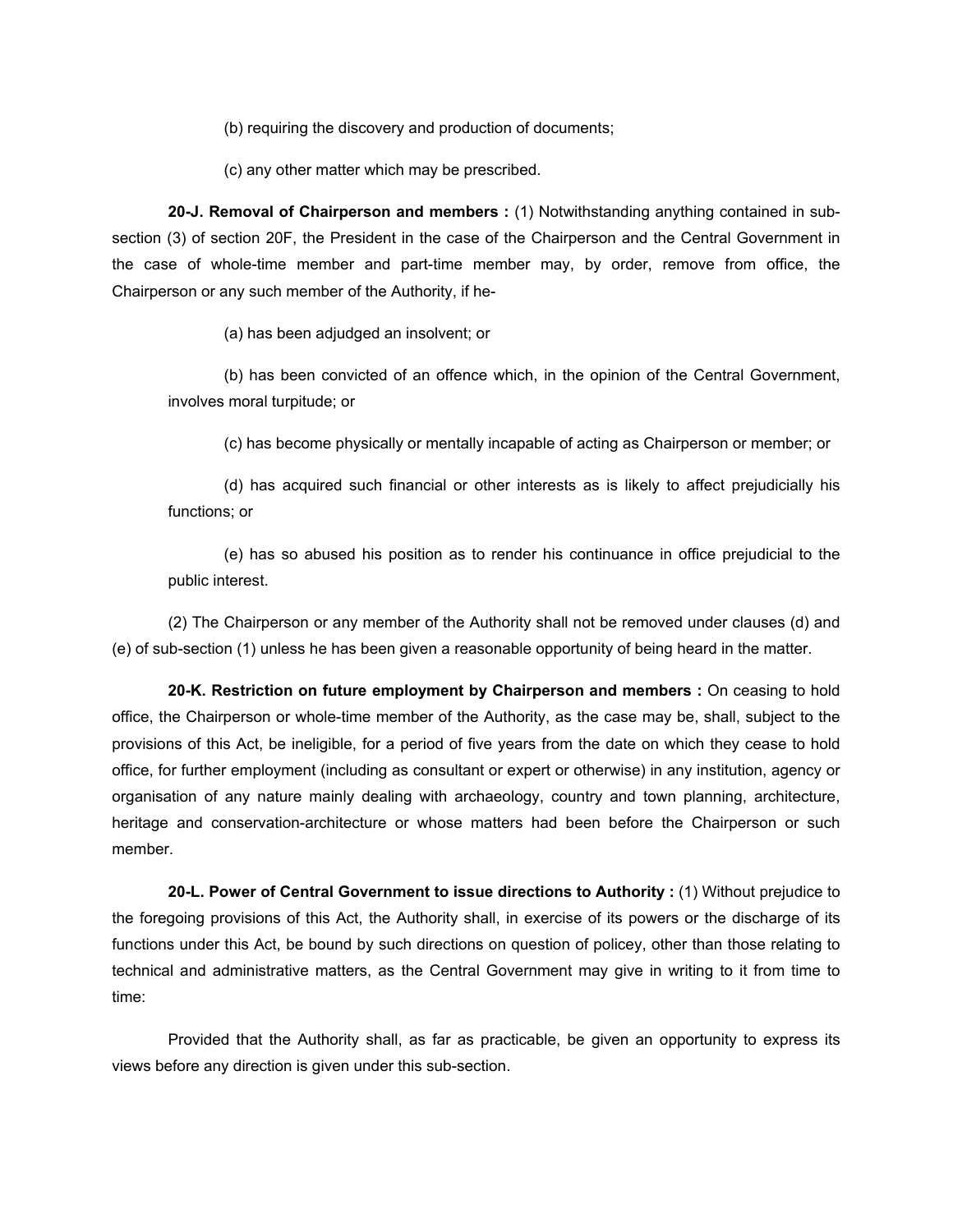(2) The decision of the Central Government, whether a question is one of policy or not, shall be final.

**20-M. Power of Central Government to issue directions to competent authority :** Without prejudice to the foregoing provisions of this Act, the competent authority shall, in exercise of its powers or the discharge of its functions under this Act, be bound by such directions, as the Central Government may give in writing to it from time to time.

**20-N. Power of Central Government to supersede Authority :** (1) If, at any time the Central Government is of the opinion,-

(a) that, on account of circumstances beyond the control of the Authority, it is unable to discharge the functions or perform the duties imposed on it by or under the provisions of this Act; or

(b) that the Authority has persistently defaulted in complying with any direction given by the Central Government under this Act or in the discharge of the functions or performance of the duties imposed on it by or under the provisions of this Act and as a result of such default the financial position of the Authority or the administration of the Authority has suffered; or

(c) that circumstances exist which render it necessary in the public interest so to do,

the Central Government may, by notification in the Official Gazette, supersede the Authority for such period, not exceeding six months, as may be specified in the notification and appoint a person or persons as the President may direct to exercise powers and discharge functions under this Act.

Provided that before issuing any such notification, the Central Government shall give a reasonable opportunity to the Authority to make representations against the proposed supersession and shall consider the representations, if any, of the Authority.

(2) Upon the publication of a notification under sub-section (1) superseding the Authority,-

(a) the Chairperson and all other whole-time members and part-time members shall, as from the date of supersession, vacate their offices as such;

(b) all the powers, functions and duties which may, by or under the provisions of this Act, be exercised or discharged by or on behalf of the Authority shall, until the Authority is reconstituted under sub-section (3), be exercised and discharged by the person or persons referred to in sub-section (1); and

(c) all properties owned or controlled by the Authority shall, until the Authority is reconstituted under sub-section (3), vest in the Central Government.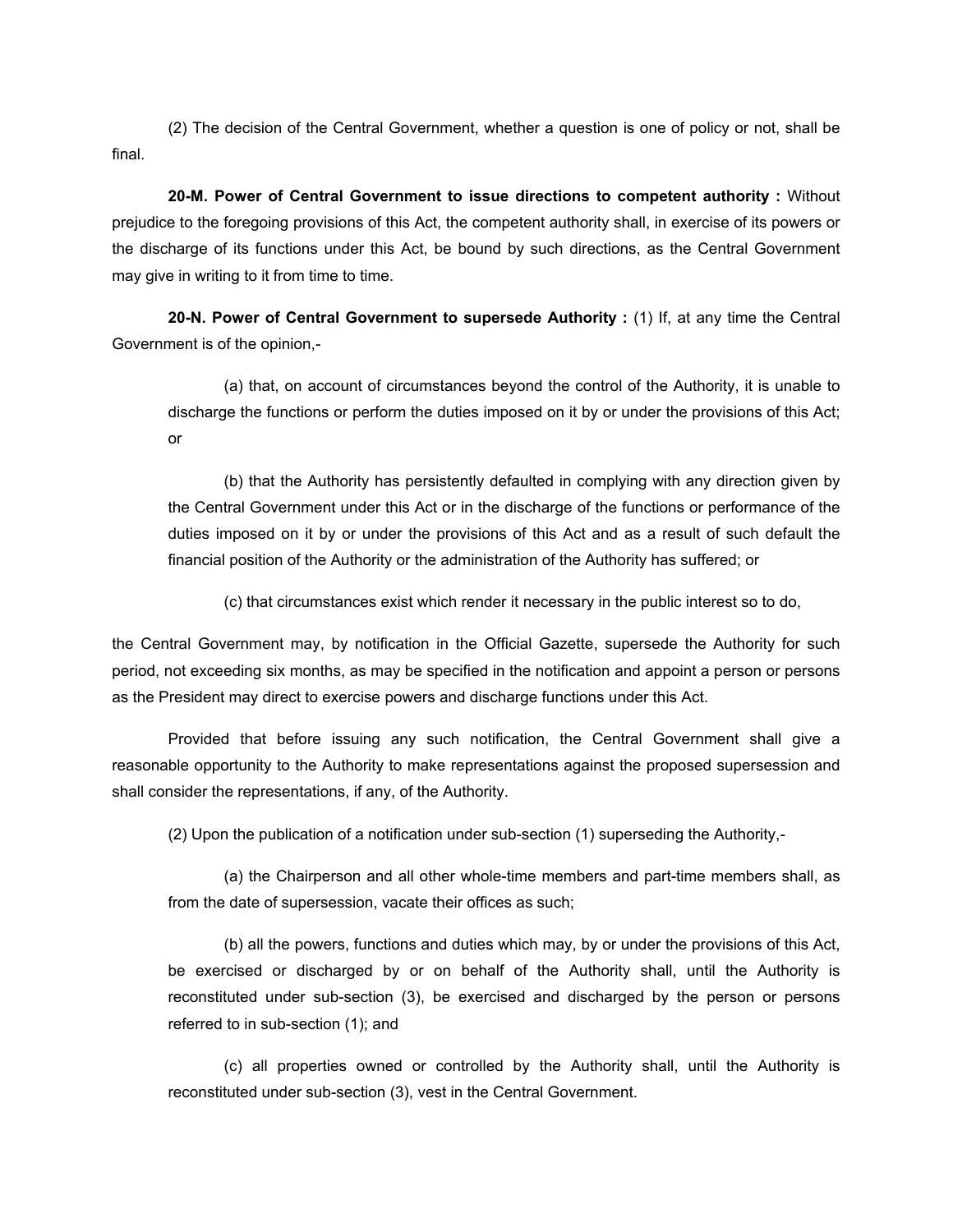(3) On or before the expiration of the period of supersession specified in the notification issued under sub-section (1), the Central Government shall reconstitute the Authority by a fresh appointment of its Chairperson and other whole-time members and part-time members and in such case any person who had vacated his office under clause (a) of sub-section (2) shall not be deemed to be disqualified, subject to the provisions of sub-section (3) of section 20F for reappointment for the remaining period.

(4) The Central Government shall cause a copy of the notification issued under sub-section (1) and a full report of any action taken under this section and the circumstances leading to such action to be laid before each House of Parliament at the earliest.

**20-O. Bar of Jurisdiction of civil court :** No civil court shall have jurisdiction in respect of any matter which the Authority is empowered by or under this Act to determine and no injunction shall be granted by any court or other authority in respect of any action taken or to be taken in pursuance of any power conferred by or under this Act.

**20-P. Annual report :** (1) The Authority shall prepare once in every year, in such form and at such time as may be prescribed by the Central Government, an annual report giving full description of all the activities of the Authority for the previous year.

(2) A copy of the report received under sub-section (1) shall be laid, as soon as may be after it is received, before each House of Parliament.

**20-Q. Power to call for information :** Where the Central Government considers it expedient so to do, it may, by order in writing call upon the Authority or the competent authority, as the case may be, to furnish in writing such information, in such form and manner as may be prescribed, relating to its affairs as the Central Government may require".

**8. Amendment of Section 30 :** In section 30 of the principal Act,-

(a) in sub-section (1),-

(i) for the words "imprisonment which may extend to three months", the words "imprisonment which may extend to two years" shall be substituted;

(ii) for the words "fine which may extend to five thousand rupees", the words "fine which may extend to one lakh rupees" shall be substituted;

(b) in sub-section (2), for the words "fine which may extend to five thousand rupees", the words "imprisonment which may extend to two years or with fine which may extend to one lakh rupees or with both" shall be substituted.

**9. Insertion of new sections 30A, 30B and 30C :** After section 30 of the principal Act, the following sections shall be inserted, namely:-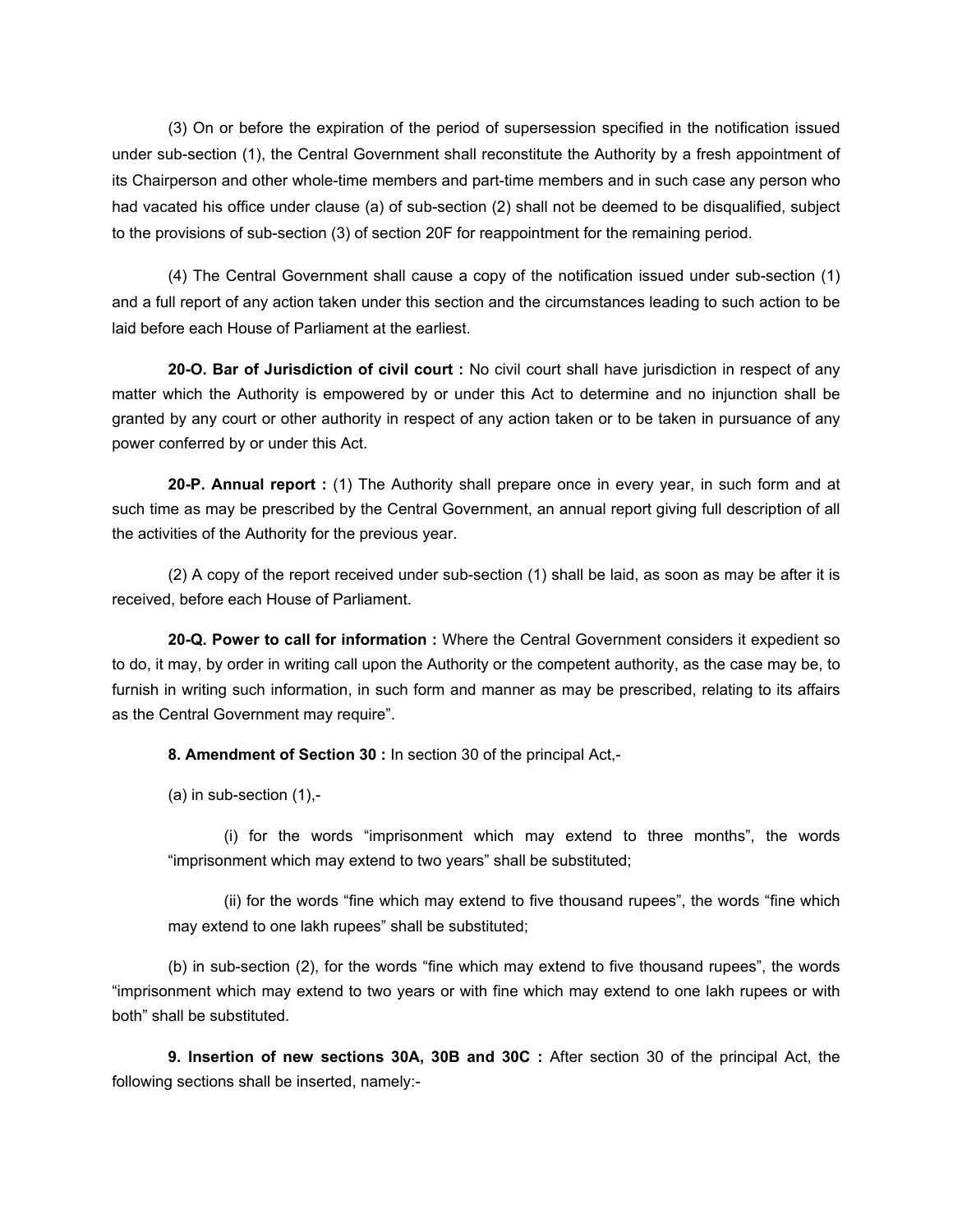**"30A. Punishment for construction, etc., in prohibited area :** Whoever raises, on and after the date on which the Ancient Monuments and Archaeological Sites and Remains (Amendment and Validation) Bill 2010, receives the assent of the President, any construction in the prohibited area, shall be punishable with imprisonment not exceeding two years or with fine which may extend to one lakh rupees or with both.

**30B. Punishment for construction, etc., in regulated area :** Whoever raises, on and after the date on which the Ancient Monuments and Archaeological Sites and Remains (Amendment and Validation) Bill, 2010, receives the assent of the President, any construction in the regulated area without the previous permission of the competent authority or in contravention of the permission granted by the competent authority, shall be punishable with imprisonment not exceeding two years or with fine which may extend to one lakh rupees or with both.

**30C. Offences by officers of Government :** If any officer of the Central Government enters into or acquiesces in any agreement to do, abstains from doing, permits, conceals or connives at any act or thing whereby any construction or re-construction takes place in a prohibited area or regulated area, he shall be punishable with imprisonment for a term which may extend to three years, or with fine, or with both".

**10. Insertion of new sections 35A and 35B :** After section 35 of the principal Act, the following sections shall be inserted, namely:-

**"35A. Obligation to survey the protected prohibited area and regulated areas :** (1) The Director-General shall, within such time as may be specified by the Central Government, conduct a survey or cause survey to be conducted in respect of all prohibited areas and regulated areas for the purpose of detailed site plans.

(2) A report in respect of such survey referred to in sub-section (1) shall be forwarded to the Central Government and to the Authority.

**35B. Identification of un-authorised constructions on or after 16th june, 1992 :** (1) The Director-General shall, within such time as may be specified by the Central Government. identify or cause to be identified, all constructions (of whatever nature) made on and after the  $16<sup>th</sup>$  day of june, 1992 in all prohibited areas and regulated areas and, thereafter, submit from time to time a report in respect thereof to the Central Government.

(2) The Director-General shall, for the purposes of sub-section (1), have the power to call for information from the local bodies and other authorities".

**11. Amendment of section 38 :** In section 38 of the principal Act, in sub-section (2), after clause (c), the following clauses shall be inserted, namely:-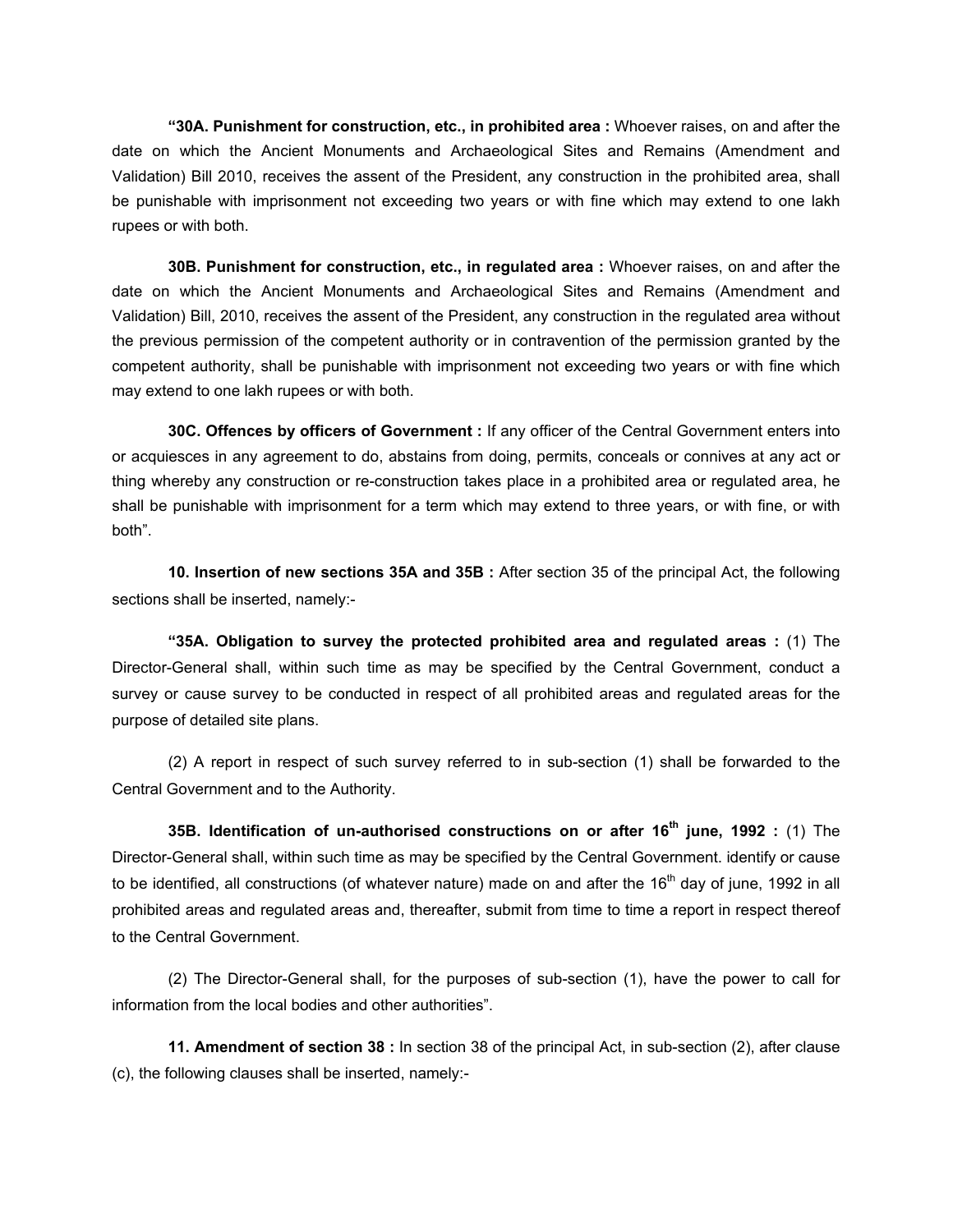"(ca) the categories of ancient monuments or archaeological sites and remains, declared as of national importance, under sub-section (1) of section 4A;

(cb) the manner of making application for grant of permission under sub-section (1) of section 20D;

(cc) the category of applications in respect of which the permission may be granted and applications which shall be referred to the Authority for its recommendation, under sub-section (2) of section 20D;

(cd) the other matters including heritage controls such as elevations, facades, drainage systems, roads and service infrastructure (including electric poles, water and sewer pipelines) under sub-section (2) of section 20E;

(ce) the manner of preparation of detailed site plans in respect of each prohibited area and regulated area and the time within which such heritage bye-laws shall be prepared and particulars to be included in each such heritage bye-laws under sub-section (3) of section 20E;

(cf) salaries and allowances payable to, and the other terms and conditions of service of, the whole-time Chairperson and whole-time members, or fees or allowances payable to the parttime members, of the Authority under sub-section (1) of section 20H;

(cg) the form in which and time at which the Authority shall prepare an annual report giving full description of its activities for the previous year under section 20P;

(ch) the form and manner in which the Authority and competent authority shall furnish information to the Central Government under section 20Q;".

**12. Validation of action taken, etc., under notification No. S.O. 1764, dated 16th June, 1992 :** Notwithstanding anything contained in any judgment, decree or order of any court, tribunal or other authority-

(a) any thing done or purported to be done or any action taken or purported to be taken by the Central Government, except as provided in the second proviso to sub-section (3) of section 20A, immediately before the commencement of this Act, in pursuance of the notification of the Government of India in the Department of Culture (Archaeological Survey of India) number S.O. 1764, dated the  $16<sup>th</sup>$ June, 1992 issued under rule 34 of the Ancient Monuments and Archaeological Sites and Remains Rules, 1959, shall be deemed to be and deemed to have always been done or taken validly and in accordance with law at all material times [except as provided in the second proviso to sub-section (3) of section 20A] and no action taken or thing done (including any order made, agreement entered into, or notification issued for constituting any Expert Advisory Committee) in connection with any permission granted or